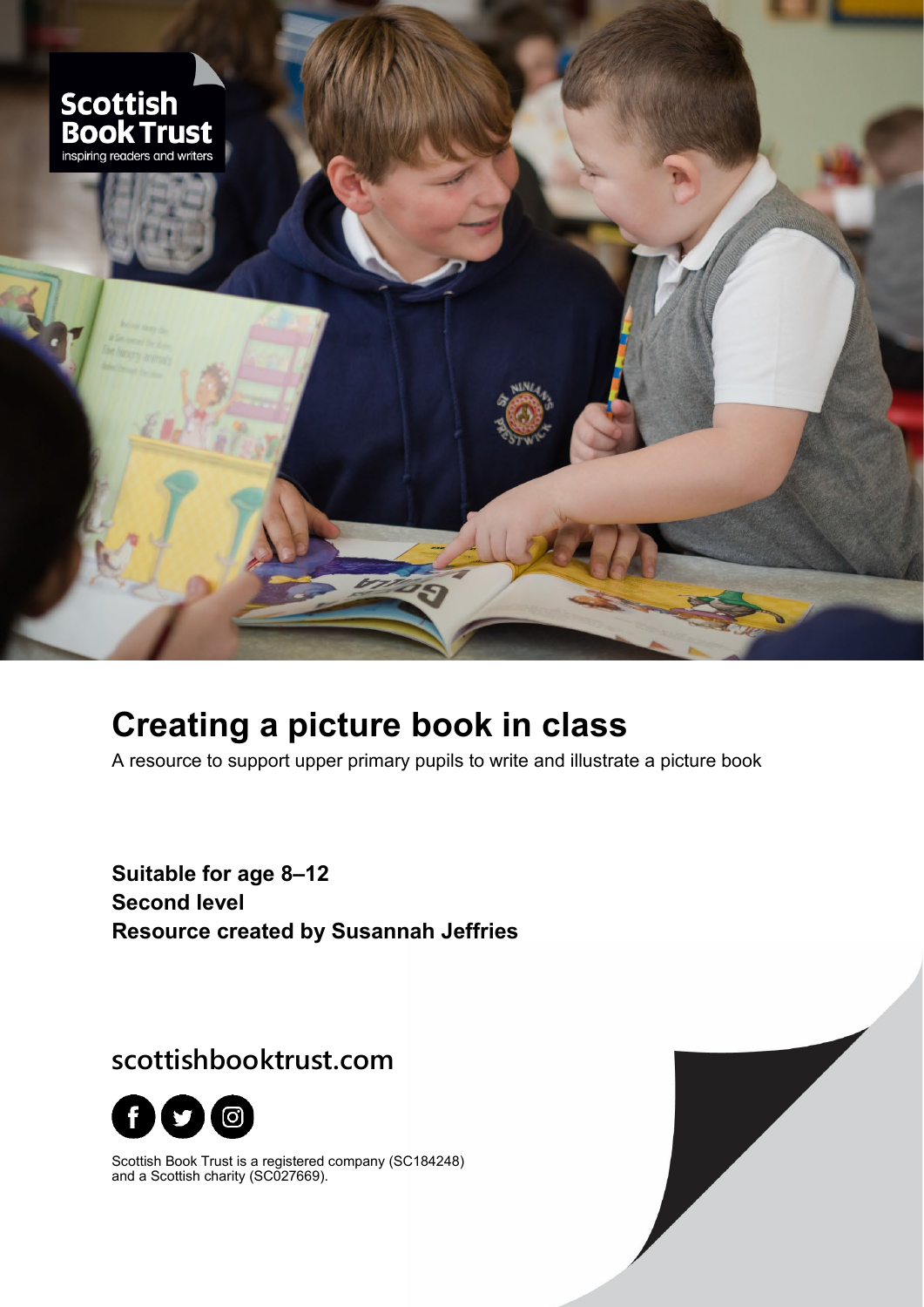# **Contents**

# <span id="page-1-0"></span>**About this resource**

The aim of this resource is to support older pupils to create a picture book they can share with younger pupils. The activities are designed to be used as a continuous scheme of work but the project is flexible and can be limited or extended to suit your timetable.

Throughout the activities, it would be valuable for the children to have access to a range of picture books. References are made to a range of examples which can be used to illustrate particular ideas or styles.

The activities are based on books by the author/illustrator Ross Collins. However, they are adaptable and can be used with any project or picture book.

# <span id="page-1-1"></span>**Research phase**

#### LIT 2-14a, ENG 2-19a

In this activity, children read through a selection of children's books to explore the structure and content of the books and how the idea of a 'problem' can create drama in a narrative.

The class should begin with a collection of picture books – ideally those with a relatively simple structure as outlined below. Looking at the work of Scottish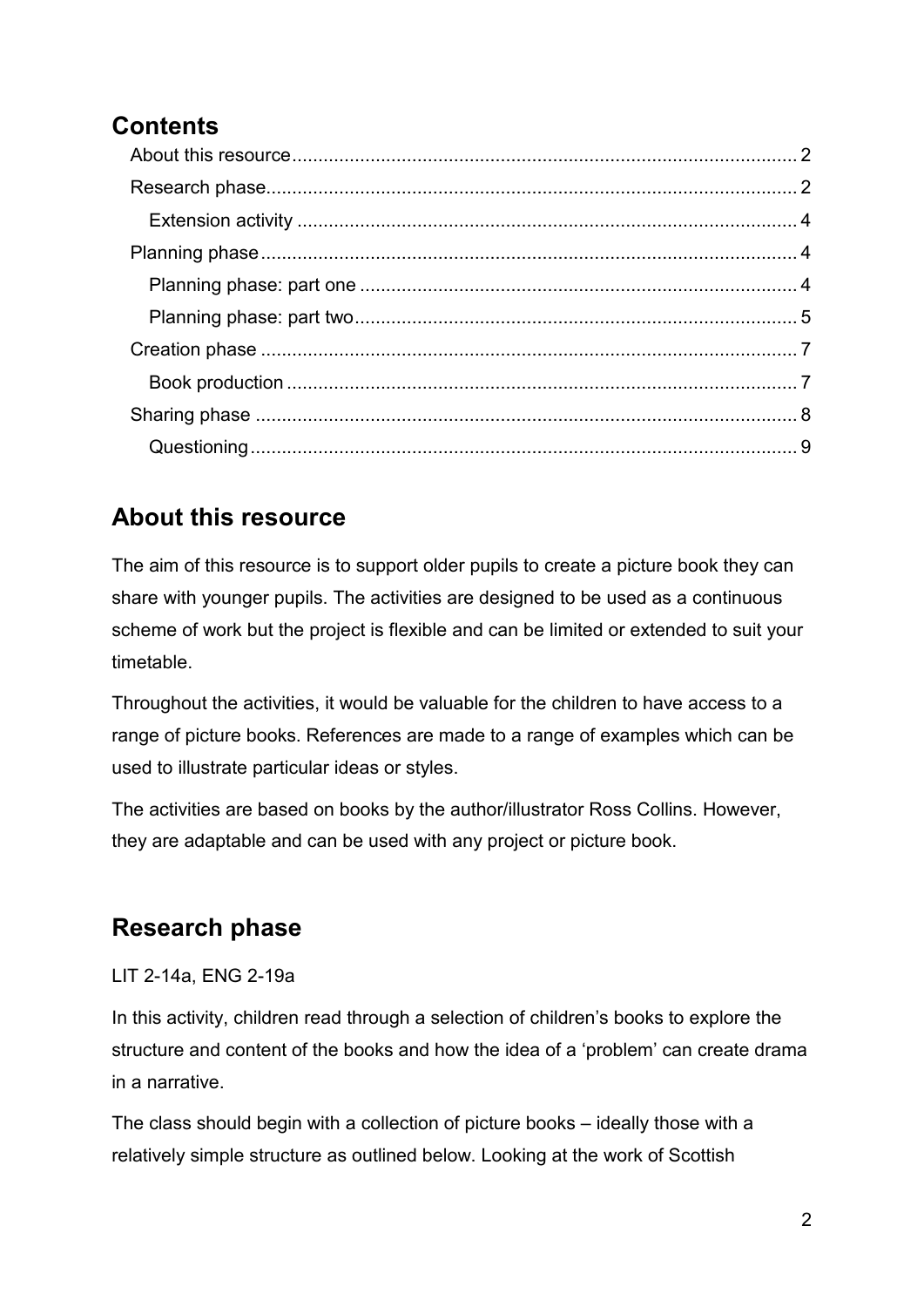author/illustrator Ross Collins, *There's A Bear on My Chair* and *The Elephantom* are a good place to start, but you can also cast the net wider and see if you can spot the same structure in other texts. *The Loon on the Moon* by Chae Strathie or *Lost and Found* by Oliver Jeffers are just two other examples which spring to mind.

Many picture books follow simple structure. There is usually a main character and they have a problem, e.g. an annoying elephantom in their house. Next, the character gives a number of examples to illustrate the problem, e.g. the elephantom has eaten all the peanut butter, has invited other phantoms around for loud parties, and has done a huge poo in their house. Then the character finds a solution for the problem, e.g. a phantom mouse. At the end you see how their life is now that the problem has been resolved, e.g. the main character is now peacefully spending time with her grandma and the phantom mouse whilst the neighbours are having a nightmare!

With the collection of books you have available, ask the children to consider and make notes on the following questions:

- 1. Who is the main character in this book?
- 2. What is the setting for the story?
- 3. What is the main character's main problem?
- 4. What examples do they give to illustrate the problem?
- 5. How do they solve the problem?
- 6. What happens at the end of the book? How is the main character feeling?

This activity can be completed individually, in class or as a homework assignment (if availability of books will allow). Alternatively, for scaffolding and peer support this could be completed as a group/discussion activity.

Ask the children to share their findings with the class so that they can all see how this structure works in a variety of stories and with a variety of different characters. The intention of this process is to focus on a particular narrative framework and see how it facilitates storytelling with the intention that, when they come to create their own story, they have a framework to hang their story on rather than a daunting blank page.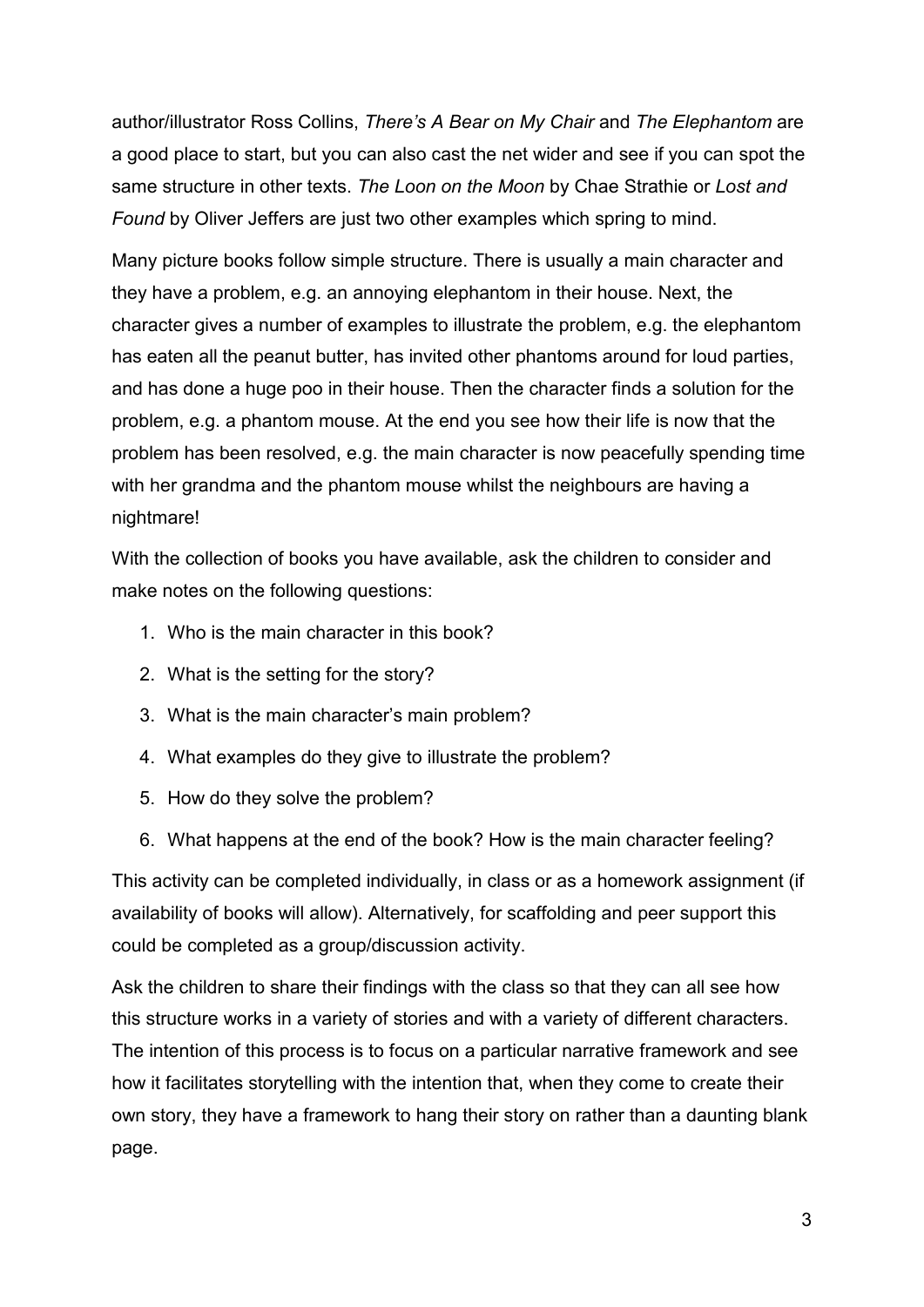## <span id="page-3-0"></span>**Extension activity**

As an extension activity or a homework task, you could ask the children to repeat this mapping exercise with a picture book of their choice from home or from the school library. This would give them additional exposure to a greater range of stories and inspiration. It would also encourage them to think about the stories they enjoyed when they were younger.

# <span id="page-3-1"></span>**Planning phase**

#### LIT 2-15a, LIT 2-20a

This activity encourages the children to generate their own ideas for a picture book following the structure outlined in the research phase.

Children should think carefully about their audience. Ideally, you would identify a buddy class in the school, most probably nursery, Primary 1 or Primary 2, for your class to share their picture books with at the end of this project. Before starting on activity two, it would be good for your class to spend a little time with their buddies sharing existing picture books and talking about them so that they have the intended audience in mind when planning.

The children could work in pairs or small groups for this activity. Pairs or groups should be planned to allow for peer support/scaffolding of the process. Alternatively, the activity could be completed individually to provide additional challenge.

All or part of this process could also be set as homework, perhaps over a number of weeks to give the children plenty of time to consider and plan their story.

## <span id="page-3-2"></span>**Planning phase: part one**

Give the children a copy of Worksheet 1 (available to download as a separate document from the resource webpage). They can simply make notes, illustrate their ideas or use a combination of both.

They should complete the planning sheet including the following details:

- Identify and sketch your main character.
- Think about the setting of the story what situation/location they are in.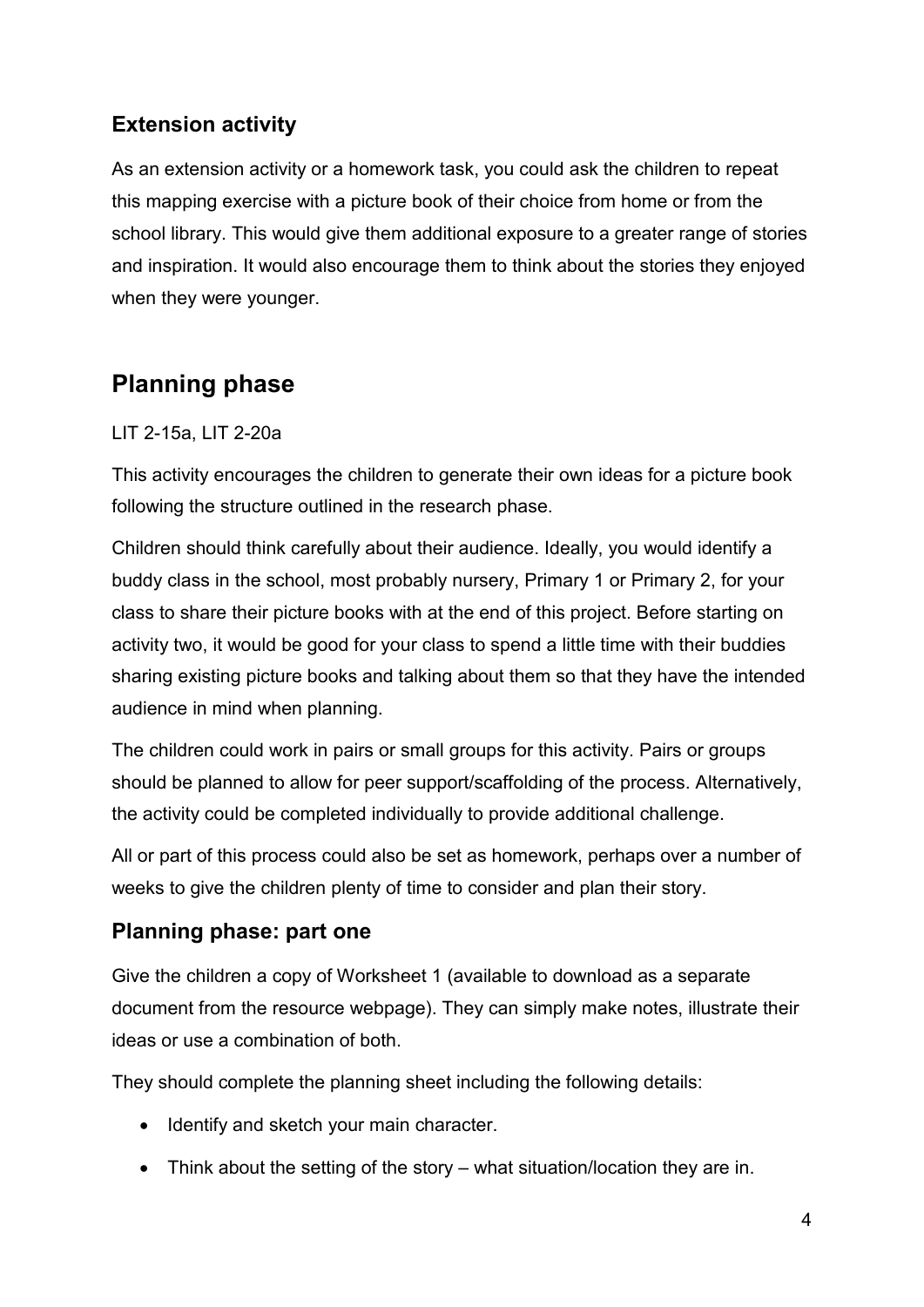- Decide on the problem that they have.
- Think of three examples of how this problem presents itself (like the three issues the wee girl faces when the Elephantom is in her house).
- Decide on the solution to the problem.
- Decide how the main character will feel and how their situation will have changed at the end of the story.

Using Worksheet 1 will allow them to create a basic plan for their new picture book.

The next stage is to create a more detailed 'page plan' for the story.

### <span id="page-4-0"></span>**Planning phase: part two**

A standard picture book is 32 pages long featuring 14 double page spreads containing the story. The remaining pages are taken up with title pages, dedications and copyright information and illustrated pages known as 'endpapers'. Have a look at some picture books together and count the pages.

Creating a picture book of this length is a substantial project so for the purposes of this activity we are going to use a 16-page format featuring seven double page spreads containing the story plus a front and back cover. You can create a book in this format easily by using four sheets of paper placed on top of each other and folded in half.

There will be:

- A front cover
- Double page spread  $#1 =$  introduce characters and setting
- Double page spread  $#2 =$  introduce the problem
- Double page spread  $#3$  = example of problem  $#1$
- Double page spread  $#4 =$  example of problem  $#2$
- Double page spread  $#5$  = example of problem  $#3$
- Double page spread  $#6 =$  the solution to the problem
- Double page spread  $#7$  = how the character feels/how their situation has changed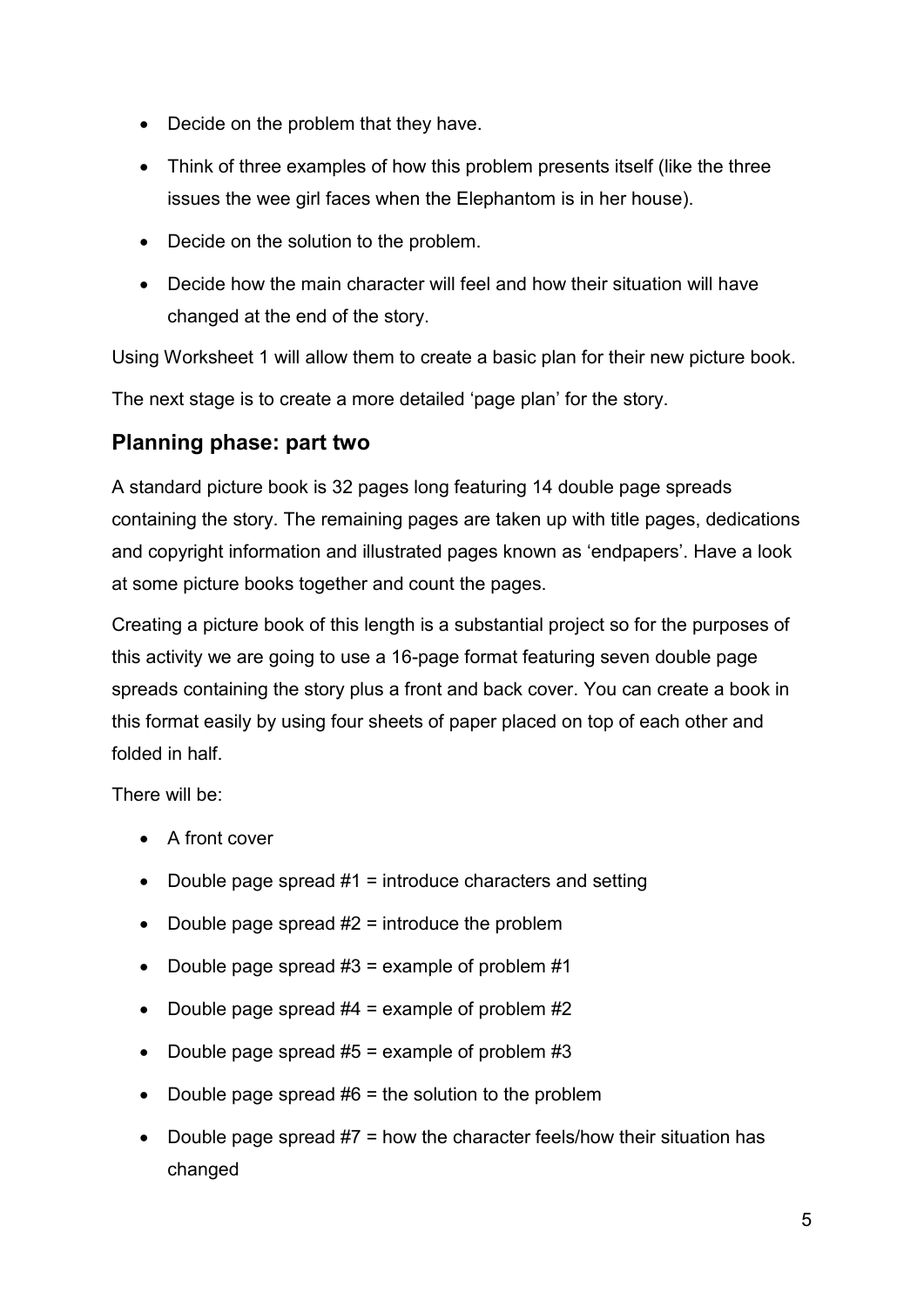• A back cover featuring a short 'blurb' about the story (optional)

Whilst this is referred to as a 'planning phase' this is where the text of the book starts to take shape.

Give the children a copy of Worksheet 2 (available to download from the resource page). This can be enlarged to A3 to provide more room for text and sketching.

Using this planning sheet, the children need to consider the following questions and create an outline plan of their story:

- How do you want to lay out the pages? Do you want to have the text on one page and a picture on the other (e.g. *Where the Wild Things* Are by Maurice Sendak) or do you want to put text on the pages to interact with the pictures (e.g. *The Elephantom* by Ross Collins or *Stick Man* by Julia Donaldson and Axel Scheffler). Perhaps take a look at a selection of existing picture books and see which you prefer?
- What words do you want to include on each page? Spread the story out evenly across the available pages.
- What do you want to include in your illustrations? You can choose a style with lots of detail in each picture (e.g. Shirley Hughes) or something more abstract (e.g. Oliver Jeffers or Jon Klassen).
- Does the content of each picture work alongside the words you have chosen?

At the end of this planning phase, which will require a series of lessons (or a block of homework time) for completion, each child/group will have a detailed picture book plan to work with during the creation phase.

At this stage, it might be valuable to go back to your buddy class and have the children share the story plan with their buddies. This will give them the chance to ask the younger children if they like the story plan and consider the questions and comments of the younger children. It might be that the younger children can give useful feedback about the planned story – they might see elements which need further clarification or potential changes to the story which might improve it, or things that should be included in the pictures. Again, this will encourage the older children to think carefully about their audience when they are creating the final versions of their books.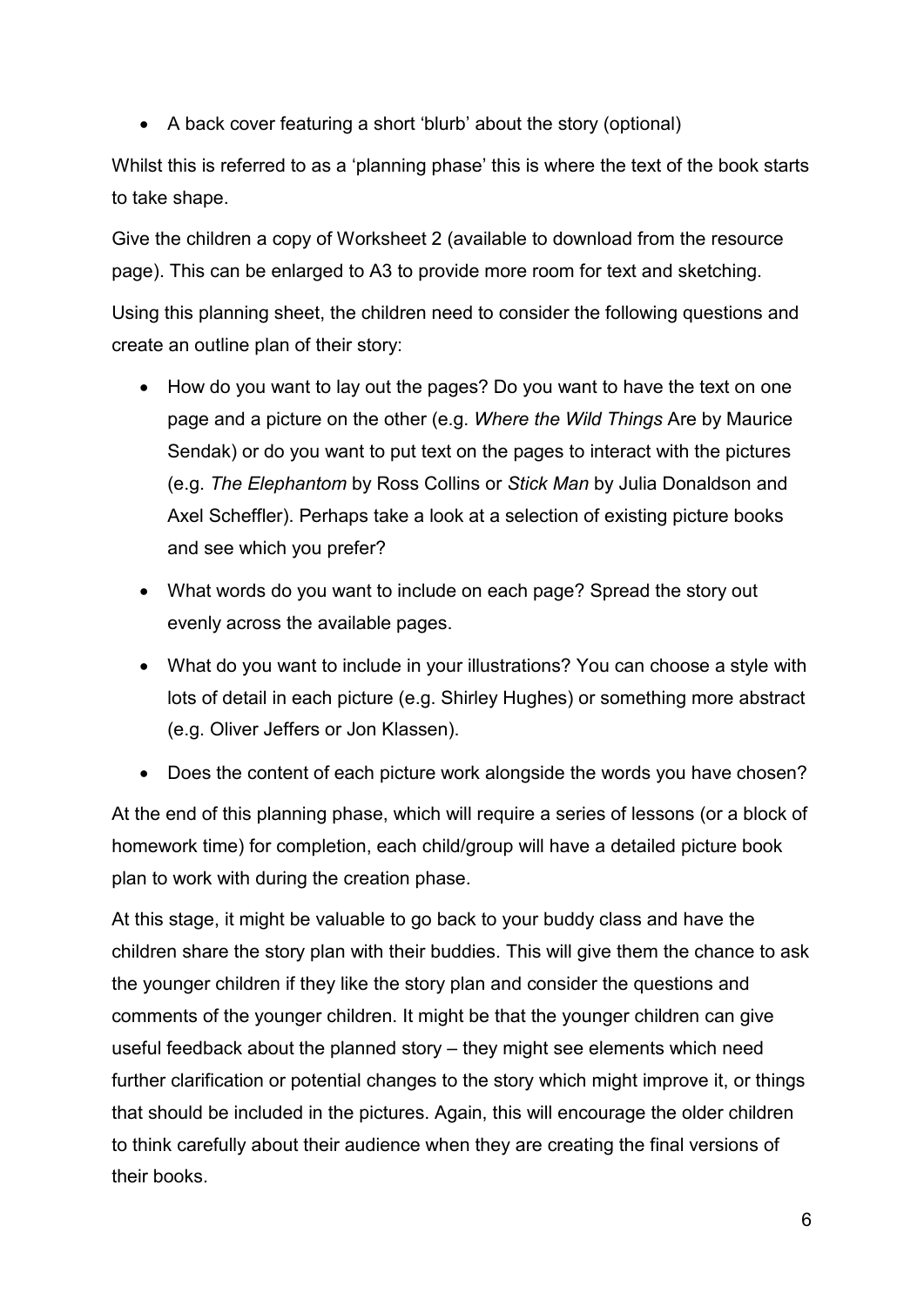# <span id="page-6-0"></span>**Creation phase**

#### LIT 2-24a, EXA 2-02a

The detailed plan, which the children have already created, will now form the basis for the creation of the final picture book.

The text was created and refined during the planning phase so this phase is predominantly focussed on illustration. Again, it would be good to spend a little time before you get started looking at the work of a range of picture book illustrators and thinking about how they have each created their images. Some draw with pen, some paint, some use pencil, some use printing – there are many different techniques available.

How you structure the time to allow for the creation of the final picture book will depend very much on the constraints of the timetable in your classroom. Time spent working on the illustrations could be restricted to as little as 20 minutes per illustration to encourage the children to investigate simple, paired-down, ways of communicating the main ideas in the story. Alternatively, the project could run for a number of weeks and take up art and literacy time as well as being something that could be used as a 'fast-finisher' activity throughout the week. All or part of the illustration work could also be set as a homework task, assuming that children can have access to their chosen materials at home. In any case, children should be encouraged to work on a double page spread at a time as, in most cases, the images on both pages of a double page spread would interact or work together in some way.

## <span id="page-6-1"></span>**Book production**

There are a number of ways to create your final picture books:

• **Cut-and-stick books:** children can work individually or together to build their books using sheets of card bound with tape or sewn together. They can type and print sections of text and stick their text and illustrations into the book. This gives them the experience of physically building the book and placing the information in the correct order.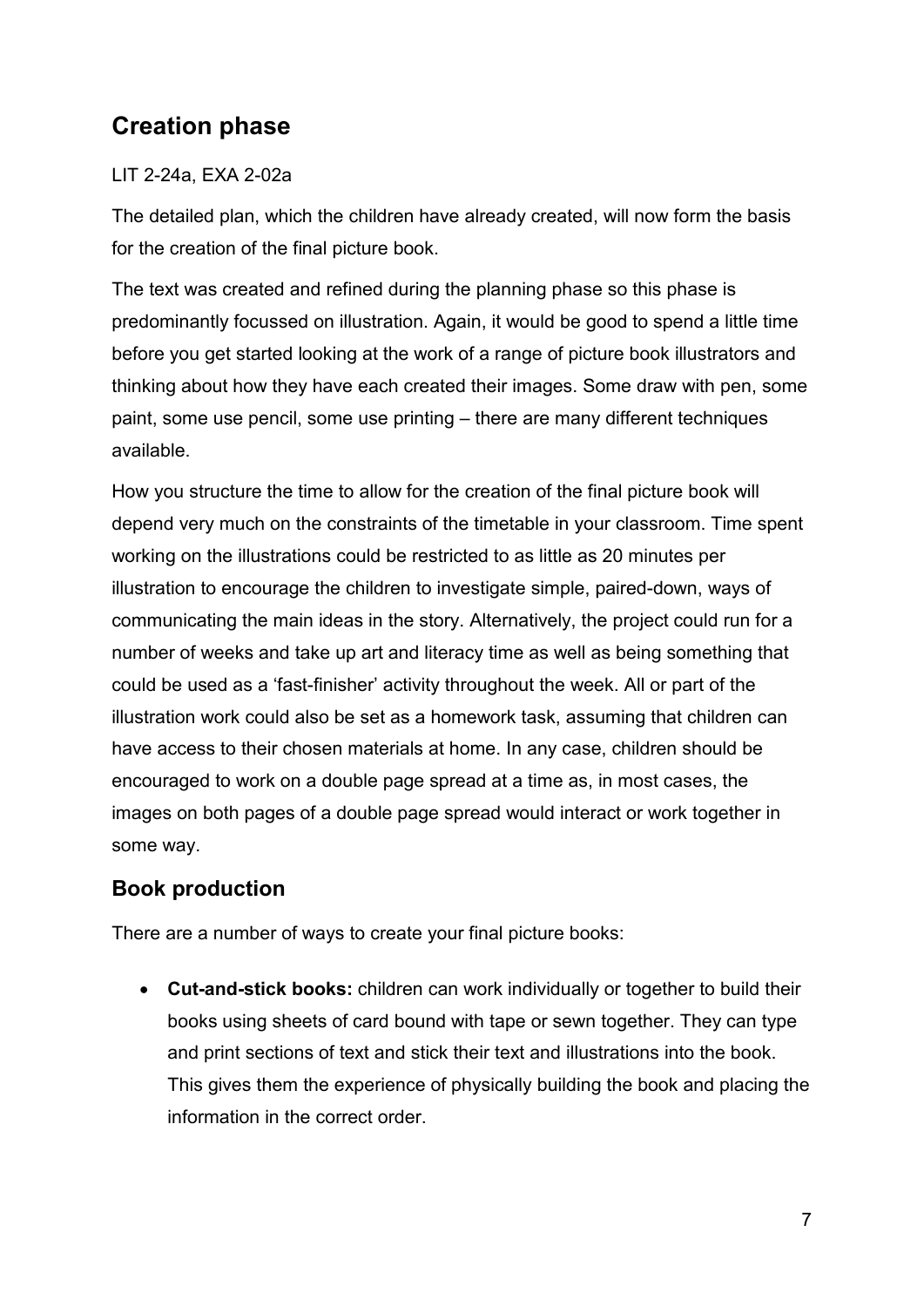- **Digital books:** you can create a digital version of the book using apps such as Book Creator for iPad. Or you can create a PDF and upload it to a site such as issuu.com which allows you to share digital publications free of charge. Digital books are ideal for displaying on an interactive whiteboard to other classes or sharing online.
- **Printed books:** it is also possible to have single copies of books printed using online photo-album printers such as Photobox and Snapfish. The children's illustrations can be scanned or photographed and uploaded to the site as photographs and the text added as an annotation. There is a cost associated with this, but children will be very excited to have a 'real' copy of their book.

For books with a cost associated with production, perhaps you could raise funds for the printing by holding a second-hand book sale within school? If children bring in books from home that they are finished with and your class set up a stall and sell all contributed books to other children for a small donation, then you could raise enough money to print a number of books whilst also ensuring that children across the school have affordable access to new books!

Alternatively, if you have a local printer or reprographics company you might even be able to ask them to assist with your project? It would be great to take the opportunity to visit a printing company and find out how books and other printed materials are put together and the different job roles that are involved in the process. Even better if you could see them printing your own books!

If your book is in a digital format, don't forget to share it online where possible and tweet Scottish Book Trust a link! @scottishbktrust

## <span id="page-7-0"></span>**Sharing phase**

ENG 2-12a, ENG 2-17a

The final phase of the project is about returning to your buddy class with the finished picture books and sharing them with the younger children.